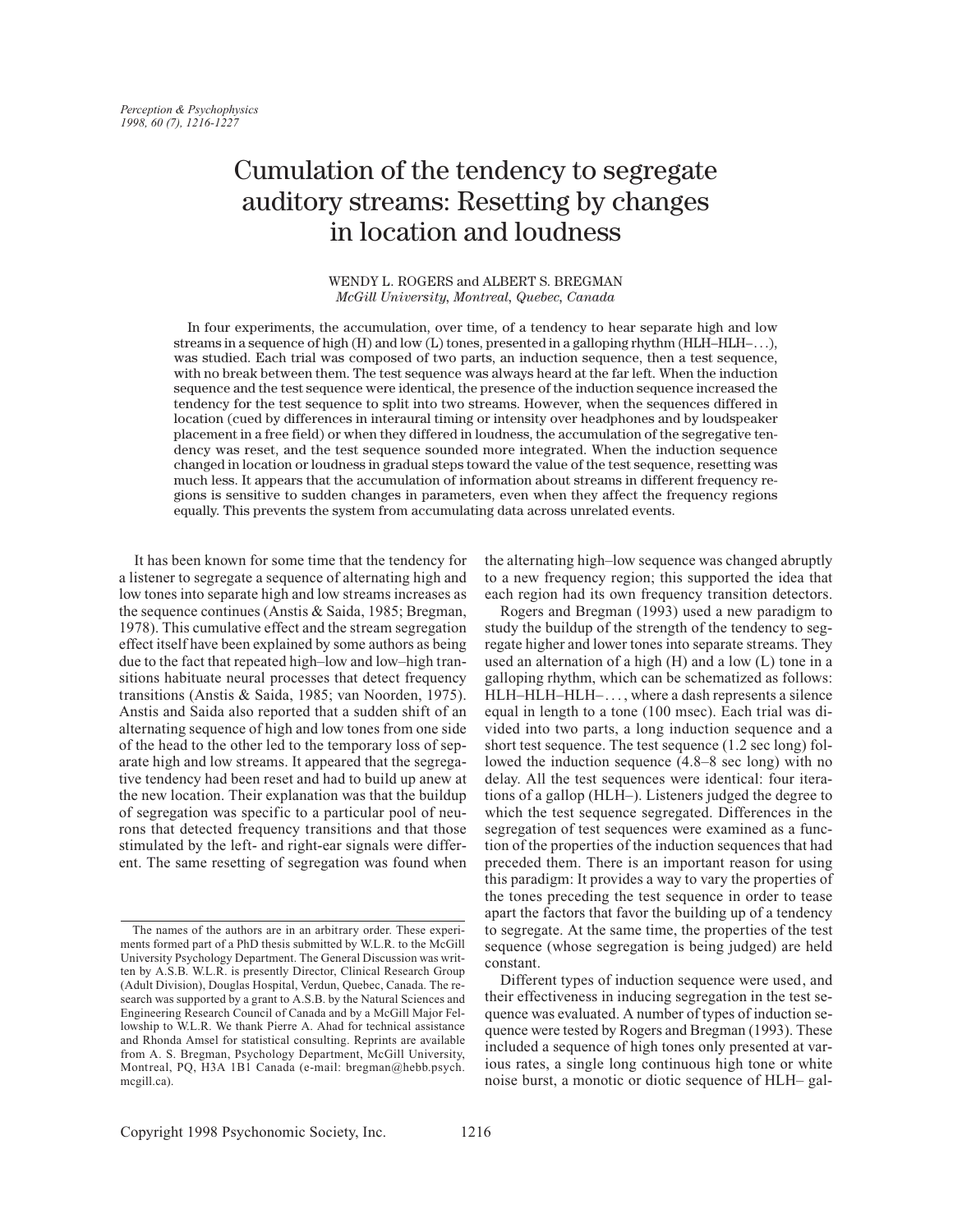lops, gallops with white noise backgrounds, and gallops that were identical to the test sequence in one ear but disguised by tones in the other ear. They made the following observations and conclusions.

1. A high-tones-only induction sequence, containing no frequency transitions, led to an amount of segregation about as large as that induced by a galloping induction sequence. Therefore, there was no support for the theory of Anstis and Saida (1985) or of van Noorden (1975) that stream segregation is caused by the habituation of frequency transition detectors.

2. A temporally irregular high-tones-only induction sequence led to the same amount of segregation as a regular predictable one in which the spacing and rhythm of high tones in the induction and test sequences were identical. This argues against the theory of Jones (1976) that sequential predictability is responsible for the integration of a stream.

3. A right-ear monotic gallop was used for the test sequence. Yet, even if the induction sequence was identical to it and in the right ear (i.e., stimulated the same population of neurons), if the induction sequence also contained, in the contralateral ear, tones whose arrangement caused the subjective loss of the gallop in the induction sequence (i.e., disguised it), there was no induction of streaming to the test sequence. This argued against the claim that continued stimulation of a fixed population of neurons (in the right ear) built up segregation.

4. When the test sequence was presented only to the right ear, a right-ear induction sequence induced much more segregation than a binaural one did, even though a binaural sequence contains, in the right ear, a galloping sequence. Again, this argued against the idea that the tendency toward stream segregation builds up in ear-specific neural populations.

In the studies of Anstis and Saida (1985), all changes between the ears were sudden, and, in the research of Rogers and Bregman (1993), the transition between induction and test sequences was also sudden. Gestalt psychology assigns a special role to sudden discontinuities in establishing boundaries between perceived objects. The present experiments tested the importance of the suddenness of the change in perceived properties (changes that affect the high and low tones equally) for the tendency to reset the accumulation of information about possible substreams in the sequence. The change between the induction and the test sequences involved (1) spatial location as specified over headphones by either interaural timing cues (ITCs) or interaural intensity cues (IICs), (2) spatial location of loudspeakers, or (3) overall intensity in diotic induction and test sequences.

## **EXPERIMENT 1**

## **Method**

**Subjects**. Ten young adults served as paid subjects. All were university students or staff and reported normal hearing.

**Experimental task**. On each trial, the subjects listened to an induction sequence, immediately followed by a test sequence (the

transition between induction and test sequences was not signaled). Van Noorden (1975) found that attentional factors are important when measuring streaming effects: It is almost always easy to listen for and hear out the individual streams, but the ability to maintain the perception of an up-and-down gallop pattern is highly sensitive to the tone repetition rate and the size of the frequency separation. Therefore, in order to effectively study what makes a coherent sequence split, the subjects were instructed to try to hear a gallop in the test sequence. There was a 6.4-sec intertrial interval.

The subjects were required to judge whether they were able to hear the gallop at the end of the test sequence. Their responses were made on a rating scale, numbered from 1 to 8, where a 1 indicated with great certainty that a gallop *could not* be perceived, an 8 indicated with certainty that a gallop *could* be perceived, and intermediate numbers represented lower degrees of certainty.

The frequency separation between the high and low pure tones was adjusted from trial to trial according to the subject's responses (see details below). The frequencies of the high and low tones in the induction sequence were always the same as those for the high and low ones in the test sequence.

**Stimuli**. The laterality of the test sequences was held constant at the extreme left of the auditory field, but the lateralities of the induction sequences were varied, and the effects of their lateralizations on the streaming of the test sequences were measured. The induction and test sequences were galloping rhythms of pure tones, as illustrated in Figure 1. Each tone had a 10-msec onset and offset and an 80-msec steady state (100 msec total). The galloping sequence can be viewed as a regularly alternating high–low sequence in which every other L tone has been replaced by a silence  $(-)$ . Apart from this replacement, there were no other silences in the sequence. Accordingly, each cycle (HLH–) lasted for 400 msec. The induction sequence contained 12 cycles (4.8 sec), and the test sequence contained 3 cycles (1.2 sec).

The extreme left lateralization of the test sequence was produced by an interaural time delay of 0.7 msec in the right ear. This value was the closest approximation available at a 20-kHz sampling rate for the value of 0.69 msec, the value given by Moore (1982, p. 151) for a sound directly to one side of a listener. The induction sequence preceding each test sequence contained cycles of the gallop pattern with a high–low frequency separation matching that of the test sequence but differing from it in apparent spatial location.

**Experimental conditions**. There were six different types of induction sequences, chosen to provide gradual, sudden, and random



**Figure 1. Two cycles of the galloping pattern of tones used in the induction and test sequences.**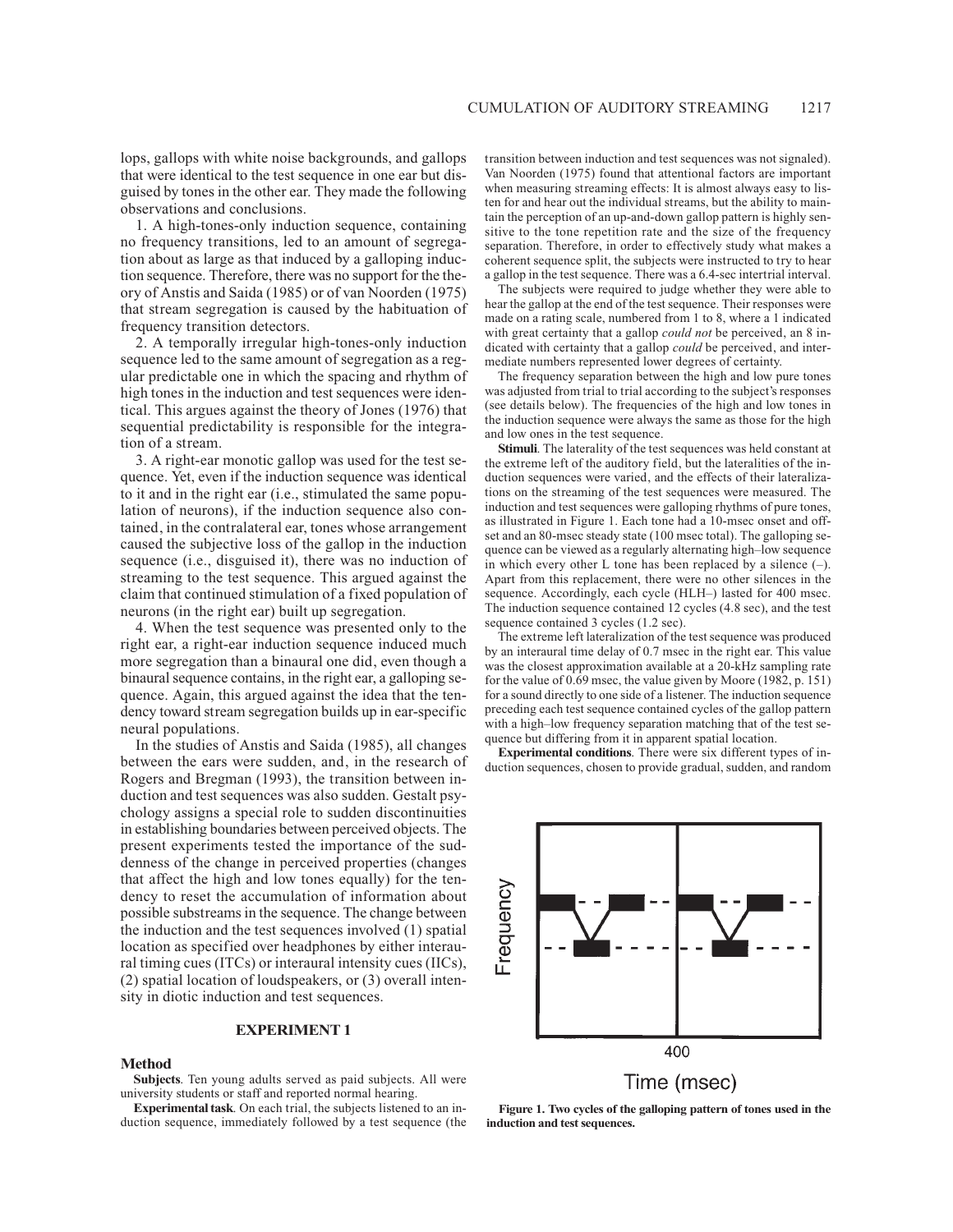changes of lateralization between the induction and the test sequences.

1. No change. The induction sequence was presented at the extreme left—that is, with the same lateralization as the test sequence. This condition was expected to produce the most segregation.

2. Gradual change. The beginning of the induction sequence was lateralized at the extreme right of the auditory field, and the lateralization was changed by about 15º of azimuth on each cycle, so that the gallops were heard to move gradually from right to left. The time delays (given relative to the time of arrival of sound at the left ear) were  $-0.7, -0.55, -0.45, -0.35, -0.25, -0.15, 0, 0.15,$ 0.25, 0.35, 0.45, 0.55, and 0.7 msec. Thus, there were 13 different lateralizations for each frequency separation in the experiment. It was predicted that, when change was gradual, the auditory system would treat the tones of both the induction and the test sequences as belonging to a single sound source that was changing slowly in location; maintenance of a one-source percept should favor cumulative induction of streaming, as in the no change condition.

3. Random change. The apparent spatial location changed randomly to any of the 13 possible values from cycle to cycle of the induction sequence. Each trial of each subject was independently randomized. This condition was expected to induce streaming of the test sequence in an amount intermediate to the no change and the control conditions. On the one hand, the changes were frequent, but sometimes the gallops appeared at the location of the test sequence.

4. Sudden right-to-left. The induction sequence had an apparent location at the extreme right.

5. Sudden center-to-left. The induction sequence had an apparent location in the center of the auditory field (time of arrival the same at both ears). The fourth and fifth conditions were both included because it was not known which of the two induction sequences would be heard as more different, for purposes of auditory organization, from the test sequence. The change from right to left makes for a greater absolute displacement, whereas the change from center to left makes for a greater displacement from the center.

6. Control. The induction sequence was replaced by a single long burst of dichotic white noise, containing no gaps, of the same total duration as the induction sequence in Conditions 1–5. The noise in the two ears was uncorrelated, so that the subject's attention was not focused on any particular location in auditory space. The control condition was expected to have the least induction effect on the test sequence, since the frequencies that would follow during the test sequence were not presented any more frequently than any other frequencies. We could have replaced the induction sequence with a silent interval instead of the noise in the control condition, but we judged that the presence of the noise made the trial more subjectively similar in overall timing to the other conditions. In addition, the results of Bregman (1978) suggested that white noise would not facilitate streaming any more than silence would. (The 1978 experiment actually showed that 88-dB white noise had the same effect as silence in allowing a streaming tendency to decay after the presentation of a short sequence of alternating high and low tones.)

All the subjects were tested under all six levels of induction condition type, with nine trials at each level.

**Training**. The subjects were first shown a diagram of the gallop pattern, and the experimenter tapped out the rhythm. They then listened as often as they liked to sample stimuli chosen as unambiguous examples of a segregated sequence (high and low tones separated by 19 semitones), described to the subject as a nongallop, a coherent gallop (high and low frequencies 3 semitones apart), and a burst of white noise. Then, they were given two practice trials for each induction condition on the experimental task described above.

To summarize, the amount of segregation induced by the induction sequence was expected to be greatest with the no change condition and the least with the control condition. Both of the sudden

changes were expected to be similar in effect to the control condition, and the gradual change similar in effect to the no change condition.

**Measurement of induction**. When a subject is trying to hold a sequence together, any increase in the frequency separation of the high and low tones causes stream segregation to get larger. That is, the sequence is more likely to segregate into separate high and low streams. This effect was employed to measure the degree of segregation that was induced by the induction sequence. Both the induction sequence and the test sequence always had the same frequencies of high and low tones. The frequency differences within each of these sequences, viewed separately, should gradually build up a tendency for its high and low tones to segregate. In addition, the similarities between the properties of the test and the induction sequences should determine whether the tendency toward segregation, accumulated during the induction sequence, transfers to the test sequence, augmenting the latter's tendency to segregate. The greater the transfer (or induction), the less frequency separation (for the overall induction–test sequence) should be required before the subject would report segregation by the end of the test sequence. Therefore, the frequency separation was adjusted from trial to trial (always keeping the frequency separation the same in the induction and test sequences). The dependent variable was the frequency separation at which the galloping percept was lost (the temporal coherence boundary of van Noorden (1975, 1977).

Ten different frequency separations were possible between the high and low tones of the sequences: from 5 to 14 semitones. The high tone was always fixed at 699 Hz; the low ones ranged from 311 to 523 Hz. This provided a range of separations that was expected to include both segregation and coherence by the end of the test sequence for each subject under each condition. On the first trial of each condition, the subject heard sequences with a 9-semitone separation. On the next trial of that condition, the separation was adjusted, depending on the response for the previous trial in that condition. If the response had indicated coherence (gallop perceived—ratings 5–8), the frequency separation of the current trial was made 1 semitone larger, whereas if the response had indicated segregation (gallop not perceived—ratings 1–4), the separation was made 1 semitone smaller. The trials on different conditions were interspersed randomly (randomization in blocks of six, with independent randomizations for each block and each subject); the program remembered the performance on each trial so as to be able to adjust the frequency separation separately for each condition.

Over the course of the experiment, the separations were expected to move toward a value, for each condition, that represented a boundary between segregation and coherence. Whether the separation reached the asymptotic value was not important for determining *differences*. Since all conditions had the same number of trials and started at the same separation, any difference in the final values would reflect differences in the induction of segregation. However, if a group of conditions all reached values close to the maximum frequency separation (14 semitones), it would be possible that this similarity was due to a ceiling effect. For this reason, similarities among sets of means close to 14 semitones were not taken to be evidence that the effects of induction are the same in these conditions.

**Apparatus and Stimulus Parameters**. The stimuli were digitally synthesized, using the MITSYN signal-processing system (Henke, 1987). The timing and randomization of trials, as well as data collection, were handled by a separate program. The sampling rate for digital synthesis and playback was 20 kHz. The level of the tones was set to 65 dBA, and that of the white noise to 51 dBA. Signals were low-pass filtered at 5 kHz by a Rockland 851 filter, with a roll-off of 48 dB/octave. They were presented over Sony MDR-V7 stereo headphones, in an Industrial Acoustics Company audiometric testing room, Model 1202. The subjects received prompts on a video display terminal and entered their answers on a key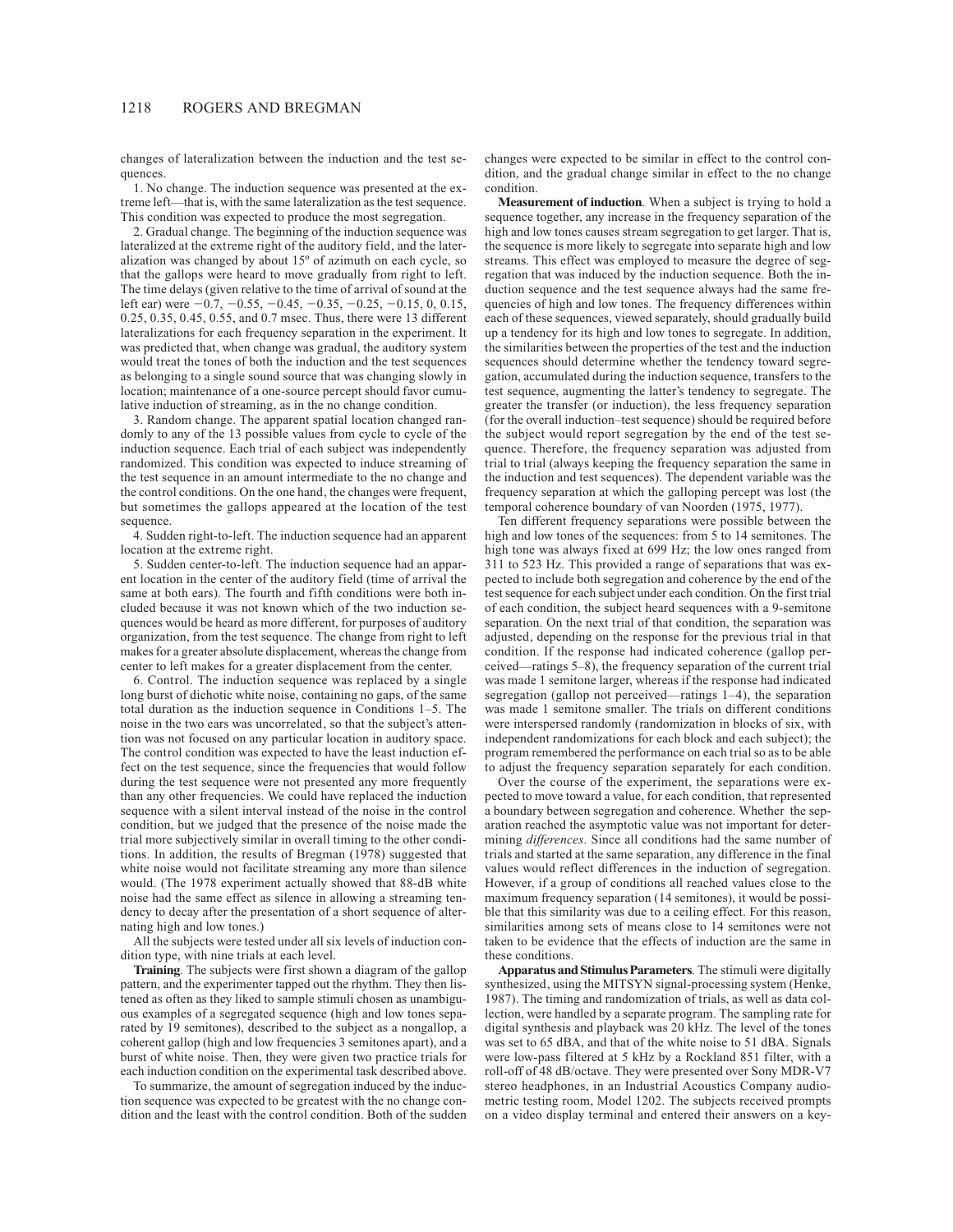board, both located inside the chamber. An IBM-compatible computer outside the chamber controlled the experiment. For calibration of intensity, a General Radio Company Model 1565B sound level meter, a flat-plate headphone coupler, and A weighting were used. It was carried out on continuous pure tones at the frequency of the upper tones of the test sequence gallops.

#### **Results**

The dependent variable was the average, for each condition, of the frequency separations used on the last two replications of the trials for that condition. Higher values indicate that it required a larger frequency separation before the subjects abandoned the gallop interpretation of the sequence; this indicated that the induction sequence was less effective in inducing segregation. Conversely, low scores reflect a bias for stream segregation. A oneway (induction condition) repeated measures analysis of variance (ANOVA) was conducted. A preliminary analysis of the data showed homogeneity of covariance so the Greenhouse–Geisser (1959) correction used in Experiments 2–4 was not employed. A significant effect of induction condition was found  $[F(5,45) = 8.754, p < .0001]$ . The means for the no change, gradual, random, sudden right-to-left, sudden center-to-left, and control induction conditions were (respectively) 8.45, 9.6, 10.05, 10.7, 11.5, and 13.25 semitones. The results are shown in Figure 2, with the dependent variable (referred to as the segregation boundary) plotted against induction condition type.



# Effect of lateralization change: Interaural timing cues

**Figure 2. Results of Experiment 1. Segregation boundary following six types of change from induction to test sequence, using interaural timing cues to control lateralization. Higher values indicate a lower induction of segregation. Vertical bars show standard errors.**

A planned contrasted of the average of the two sudden change conditions contrasted with the average of the no change and gradual change conditions was significant  $[F(1,9) = 4.21, p = .0068]$ . However, the planned comparison between the two sudden change conditions showed no significant difference  $[F(1,9) = 0.619, p = .0673]$ . A Bonferroni adjusted *t* test, comparing all pairs of means, was conducted at the .05 level. The control condition was reliably different from all other conditions, except for the two sudden change conditions, but there were no other significant results.

The mean for the control condition was close to the maximum value of 14, suggesting that there may have been ceiling effects in the experiment. Perhaps, if ceiling effects had been avoided, we might have found a significant difference between the sudden change conditions and the control condition. However, this would simply have shown that, even with sudden changes, some induction of streaming could occur. It would leave unaffected the conclusion that sudden changes induce less streaming than do no change or gradual changes.

## **Discussion**

Figure 2 shows that, in the no change condition, in which the test sequence was an unmodified continuation of the induction sequence, the subjects segregated the test sequence the most. The white noise control induced the least segregation, with the sudden change conditions and the random change condition next, followed by the gradual change condition. The effect of a sudden change from the center to the left of the auditory field was the same as that for a change from the extreme right to the left, with ITCs. This could be because any sudden change in azimuth over some threshold value is sufficient to cause a resetting of cumulative streaming processes.

We interpret these results as confirming the initial hypotheses. With no change of lateralization or a gradual change, the gallop patterns of the induction and test sequences were evidently treated as part of the same sound source, and the tendency to segregate the high from the low tones was allowed to continue to build up. On the other hand, as the changes from induction to test sequences became more sudden, there was an increasing tendency to treat the test sequence as a new sound source, and the cumulation of the tendency to segregate high from low tones was reset.

Among the conditions employed by Rogers and Bregman (1993) was one (in Experiment 3) in which there was a sudden change in localization between induction and test sequences from a centered position (sound in both ears) to a right-side position (sound in the right ear only). They found that this reduced the amount of induction, when compared with a condition in which there was no change. The effect was caused by a sudden change in IICs. The results of the present experiment show a similar effect when the lateralization was produced by ITCs.

This similarity in the effect of two different interaural cues suggests that the effect is related to sudden changes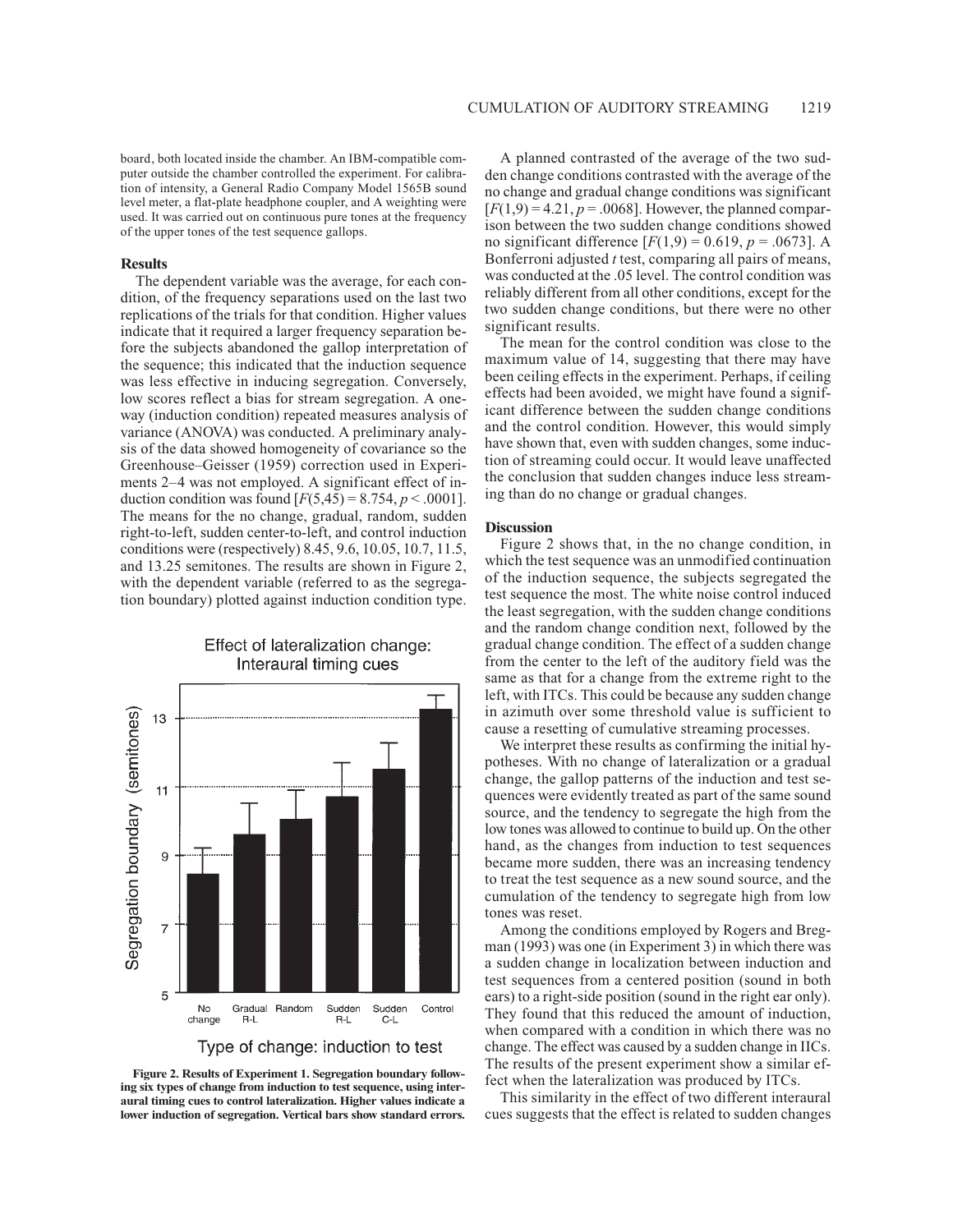# 1220 ROGERS AND BREGMAN

in the general property of spatial location of an existing stream. It is important to note, however, that pilot testing of the present experiment failed to find a significant effect of sudden changes in ITCs, using the same method as Rogers and Bregman (1993)—namely, a rating scale with fixed high–low frequency differences. We were forced to go to the present method, in which the frequency separation was adjusted, before we could find clear effects of ITCs. This suggests that a sudden change in ITCs has a smaller effect on resetting the cumulation of frequency information than does a sudden change in IICs.

# **EXPERIMENT 2**

In this experiment, we again examined how changes in localization between induction and test sequences would reset the cumulation of the tendency to segregate high from low tones in a galloping sequence. This time we used changes in IICs to generate all the types of induction sequence present in Experiment 1.

## **Method**

The method used in this experiment was identical to that of Experiment 1, except as noted below.

**Subjects**. Twenty-three young adults were tested. Data from 3 were not used, due to errors in the experimental procedure.

**Stimuli**. All the tones were in the range 1867–4192 Hz. These frequencies were chosen to be in a range at which IICs are very effective in specifying location but were kept well below 5000 Hz. This was done because the perception of musical pitch, which may be needed for doing the experimental task, is lost at frequencies above about 5000 Hz (Attneave & Olson, 1971). The sampling rate was 16 kHz. There were 10 possible frequency separations between the high and the low tones of the gallops, varying from 5 to 14 semitones in 1-semitone steps.

The test sequence was always heard at the extreme left of the auditory field to allow for comparison with Experiment 1. This was produced by an interaural intensity difference of 10 dB, with the left ear receiving the greater intensity. This value was chosen in accordance with values given by Feddersen, Sandel, Teas, and Jeffress (cited in Warren, 1982, p. 35) of actual sound level differences measured at the two ears as a function of azimuth for sinusoidal tones of different frequencies; a difference of about 10 dB (averaged over frequencies of 1800, 2500, 3000, and 4000 Hz) is the sound shadow cast by the head for a sound located at 80º–90º of azimuth.

**Experimental conditions**. The induction sequences differed from the test sequences only in apparent spatial location, cued by interaural intensity difference. They were five of the six types of induction sequence used in Experiment 1 (the random change condition was omitted), except that spatial location was signaled by interaural intensity differences. The five types of sequences were as follows.

1. No change. Both induction and test sequences were lateralized at the extreme left.

2. Gradual change. The first gallop of the induction sequence was lateralized at the extreme right of the auditory field, due to the 10-dB interaural difference. During the induction sequence, the amplitudes presented to each ear were changed linearly throughout the induction and test sequences, until the end of the test sequence, so that the last gallop of the test sequence was at the extreme left, with the sound at the left ear being 10 dB more intense. The sound was heard to move gradually from right to left. Unlike the other conditions, in which the three gallops of the test sequence were

identical, in this one they continued the right–left movement. We chose this manner of presentation because pretests had shown that, if there was a spatial progression in the induction sequence but not in the test sequence, the auditory system detected the change and reset the accumulation of evidence, favoring stream segregation.

3. Sudden right-to-left. The induction sequence had an apparent location at the extreme right.

4. Sudden center-to-left. The induction sequence was localized in the center of the auditory field.

5. Control. This condition presented a single long continuous burst of dichotically uncorrelated white noise of the same length as the other induction sequences. There is no clear localization of such bursts.

**Stimulus parameters**. The centered tones were presented at 65 dBA in each ear, and the dichotically uncorrelated white noise was presented at 47 dBA in each ear. The noise level was reduced, relative to that of Experiment 1, because subjects had found the long 51-dBA noise unpleasant in that experiment. Measurement of tone levels was carried out on a continuous tone of 4192 Hz, which had the same frequency as the highest tones of the gallop sequences.

#### **Results**

The dependent variable was the average of the frequency separations used on the last two replications of the trials for each condition. A one-way repeated measures ANOVA was conducted using the Greenhouse– Geisser (1959) correction because of inhomogeneity of covariance. A significant effect of induction condition was found  $[F(1,19) = 38.00, p < .0001]$ . The means for

# Effect of lateralization change: interaural intensity cues



**Figure 3. Results of Experiment 2. Segregation boundary following six types of change from induction to test sequence, using interaural intensity cues to control lateralization. Higher values indicate a lower induction of segregation. Vertical bars show standard errors.**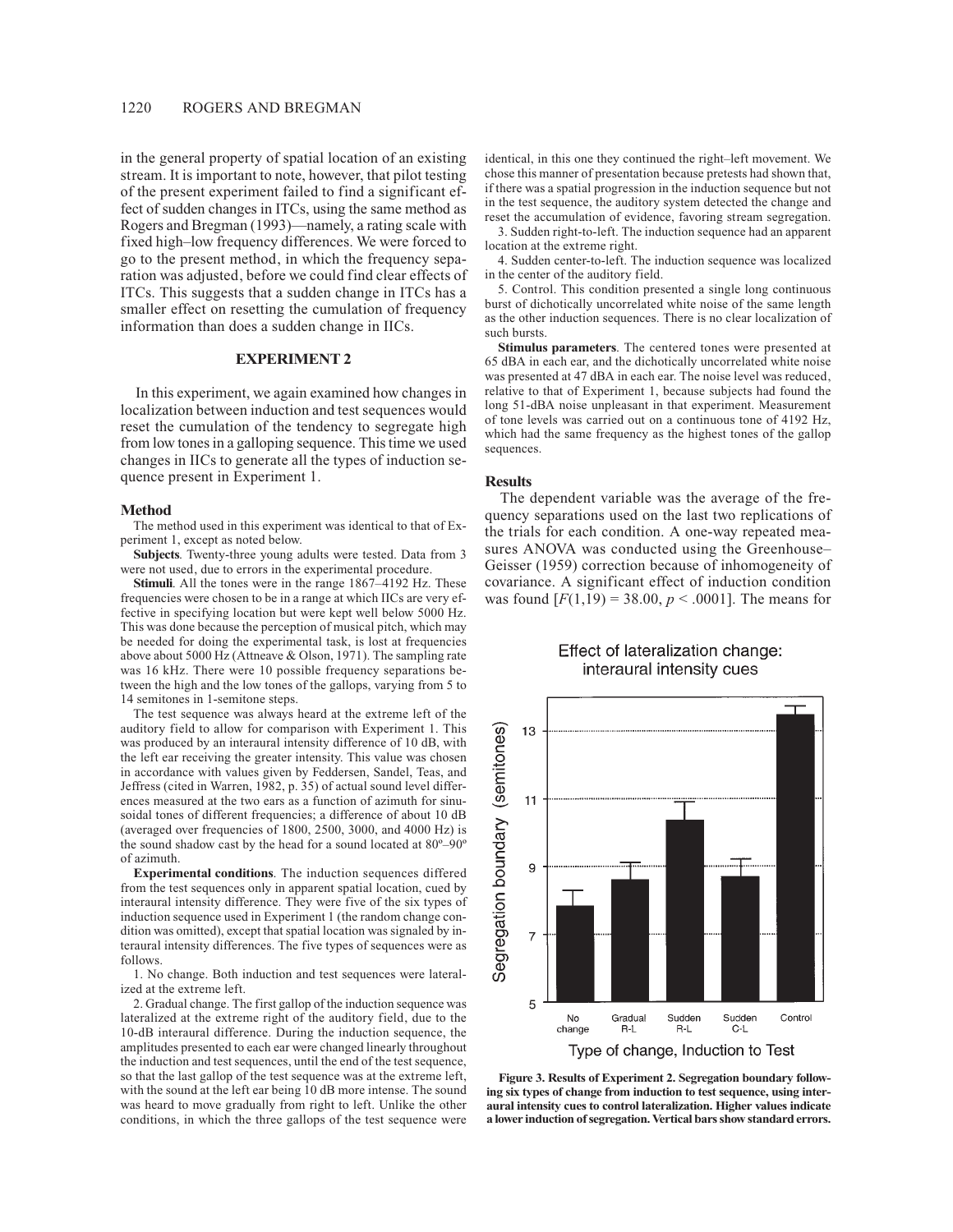the no change, gradual, sudden right-to-left, sudden center-to-left, and control conditions were (respectively) 7.825, 8.6, 10.35, 8.675, and 13.475 semitones. The results are shown in Figure 3, with the dependent variable (referred to as the segregation boundary) plotted against the induction condition.

A planned comparison showed that the average of the sudden change conditions was significantly different from the average of the no change and the gradual change conditions  $[F(1,19) = 23.94, p = .0001]$ . However, this result was caused by the difference between the no change and the sudden right-to-left conditions; inspection of the means reveals very similar values for the sudden centerto-left and the gradual change conditions. The second planned comparison showed that the sudden right-to-left and the sudden center-to-left conditions were significantly different in their effects on segregation  $[F(1,19) =$ 12.671,  $p = .0021$ ]. A Bonferroni adjusted *t* test was carried out at the .05 level for all pairs of means. The no change, gradual change, and sudden center-to-left conditions were not significantly different from each other, but all induced reliably more segregation than did the sudden right-to-left and the control conditions. The sudden right-to-left condition caused significantly less segregation than did the control condition.

#### **Discussion**

Once more, an effect of sudden change of lateralization on the cumulative effects of streaming was demonstrated. However, because it is impossible to change interaural level differences without also producing at least one within-ear level difference, there is no evidence as to whether the effect is caused by changes in the relations between interaural intensity differences or by changes within each ear taken alone. This is a major limitation of the present experiment. Hafter and Buell (1985, 1990) found that the auditory system responds rapidly to changes in binaural information (for both interaural time and intensity differences) after adaptation to unchanging information takes place. Furthermore, their evidence suggested that binaural adaptation is probably caused by monaural peripheral processes that flag the binaural system when transients appear. The response observed in Experiment 2 to sudden changes in binaural information may well be explainable by the same type of monaural processes as those discussed by Hafter and Buell.

Changes in IICs do not affect the resetting of the cumulation of information in quite the same way as do changes in ITCs. In the current experiment, the sudden change from the center to the left of the auditory field did not cause a resetting of segregation. This could mean that the effect of sudden changes in IICs is generally weaker than that of the changes in timing cues, thus requiring a larger change of azimuth to produce the effect. Alternatively, the results may reflect the fact that, in the center-to-left condition, there was a monaural level difference only in the right ear (a drop in level), whereas,

for the right-to-left condition, there was a change in both ears (a drop in the right and a rise in the left). The results of Experiment 4 are relevant, and the current experiment will be considered again in the Discussion section of that experiment.

The finding that the change in lateralization from extreme right to extreme left caused a formerly segregated sequence to be heard as coherent again provided evidence that a change in binaural cues (or possibly monaural ones) can effect streaming in the absence of an *overall* level change. The data added support to the more general experimental hypothesis that sudden changes that indicate large differences in spatial location from one moment to the next are incompatible with continuation of a stream. The larger the change, the less likely are the incoming tones to be grouped with the previously existing stream.

# **EXPERIMENT 3**

Experiments 1 and 2 gave evidence that sudden changes in either of two individual cues for spatial location—interaural time and intensity differences—can reset the cumulative effects of stream segregation. However, there is a danger in generalizing the findings to sudden changes of spatial location per se, because the experiments were done with single cues over headphones. Stimuli presented over headphones typically appear to come from within the head and lack the usual ancillary information, such as echoes and filter effects of the pinnae. Warren (1982) has advised caution in taking results from spatial location experiments using sounds over headphones and applying these results to sounds heard in the natural environment, because the handling of complex covariation of many cues is an integral part of auditory spatial localization. Middlebrooks and Green (1991) made a similar point, stating: "The restricted experiment provides information about the sensitivity of the listener to a particular cue. It does not provide information about the larger, and more interesting, issue concerning the synthesis of a central image corresponding to the external sound source" (p. 136). For this reason, it was important to test the hypothesis about the effects of changes in spatial location (on the cumulative effects of streaming) by conducting an experiment using stimuli presented over loudspeakers, allowing subjects a full range of auditory cues.

#### **Method**

Although the apparatus was very different, the procedure used in this experiment was similar to those of Experiments 1 and 2. The test sequences, as in those experiments, were presented at the extreme left of the auditory field. There was no concern about possible hemisphere advantages amplifying or weakening the results, because of available data (Robert Zatorre, personal communication, May 1991) showing that the detection of azimuth is very accurate and right-to-left symmetrical in normal subjects listening to sounds from the same speakers and with the same arrangement as those used in Experiment 3.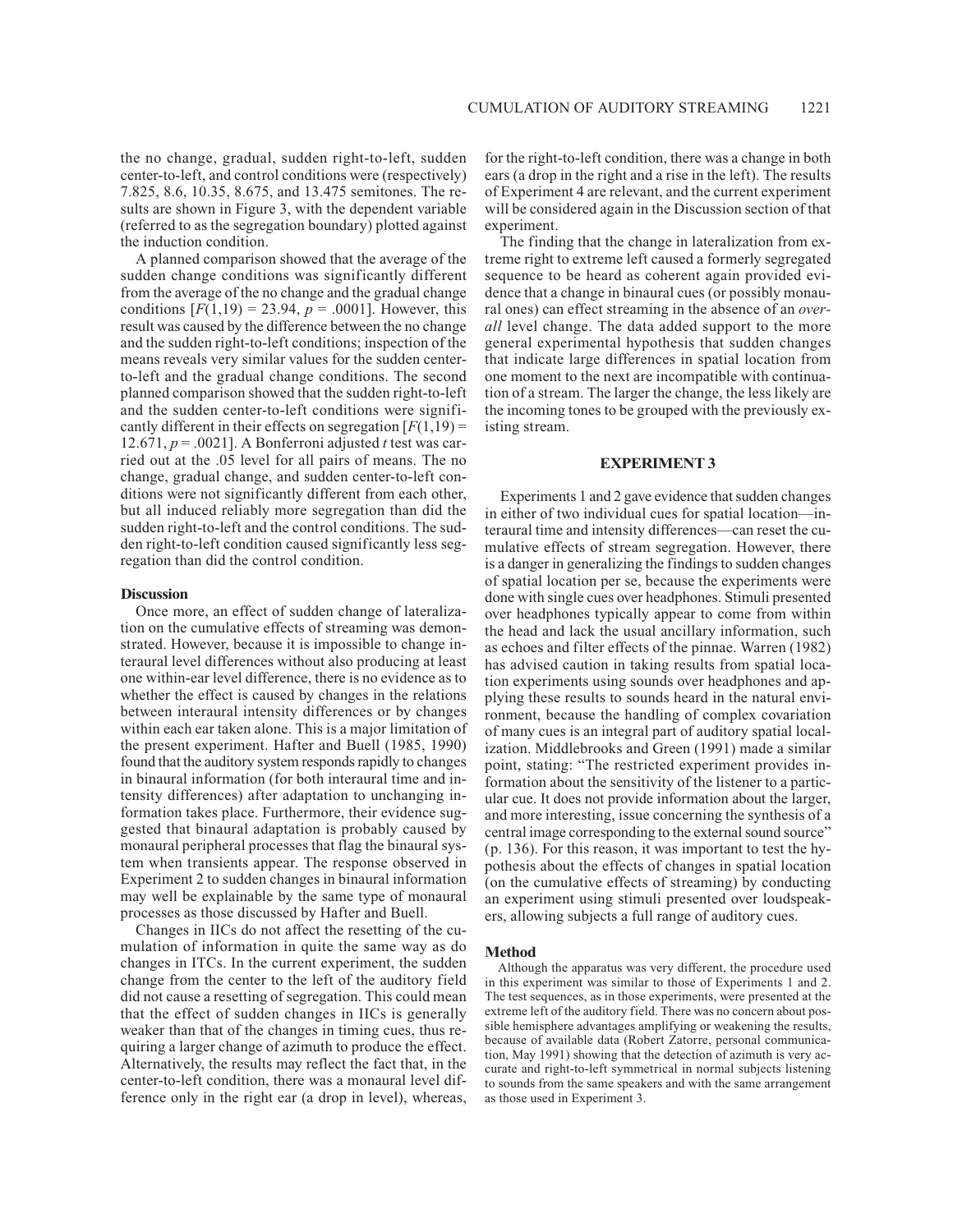# 1222 ROGERS AND BREGMAN

**Subjects**. There were 11 subjects, drawn from a population of students, former students, or staff at McGill University.

**Stimuli**. The present experiment employed complex tones in order to provide a wide range of frequencies in each tone, so that all spatial cues could be used. The fundamental frequency of the tones varied from 312 to 699 Hz. The first eight harmonics were present, with equal intensities except for the first and eighth, which were attenuated by 6 dB to prevent them from standing out. Thus, the frequency range for the stimuli in this experiment was from 312 to 5592 Hz. This range provided low frequencies, where interaural timing cues are most effective, and high frequencies, where interaural intensity cues are most effective. A middle range of frequencies, where neither of those cues work well, was also represented, and the highest frequencies were above 4000 Hz, in the range affected by the pinnae.

The gallop patterns had a separation between the fundamental frequencies of the high and low tones of from 5 to 14 semitones, varying in 1-semitone steps. The upper tones of the gallops had a fundamental frequency of 699 Hz. The three-gallop test sequences were, with the exceptions to be described below, always heard at the extreme left of the auditory field. The induction sequence differed from the test sequence only in spatial location.

There were seven different types of induction sequences, chosen to test gradual and sudden changes of spatial location between the induction and the test sequences, as follows.

1. No change. The induction sequence was presented at the extreme left—that is, with the same spatial location as the test sequence. This condition was expected to produce the most segregation of all the induction sequences.

2. Gradual right-to-left. The beginning of the induction sequence was emitted from the speaker at the extreme right and then, on each cycle, the sound was moved by one speaker location (an angle of 15º) toward the leftmost speaker, so that the sound was heard to move gradually from the extreme right to the extreme left, reaching the latter position by the end of the test sequence.

3. Gradual center-to-left. The beginning of the induction sequence was emitted from the center speaker, and then the sound moved leftward by one speaker on every second cycle of the sequence. This stimulus was heard to move slowly and smoothly from center to left, even though the sound moved in discrete steps, reaching the extreme left position by the end of the test sequence.

Note that an observation made in pretesting this experiment affected the design of the two gradual change conditions. It seems that the auditory system is sensitive not only to gradualness of change but to *uniformity* in the rate of change as well. It was originally planned that all the test sequences would contain three 400 msec cycles of the gallop pattern at the extreme left. However, with the gradual change stimuli, this gave rise to a strong perceptible change in the regular pattern of motion. For example, with the gradual right-to-left condition, if there was one 400-msec gallop cycle at each of Speakers 13–2 and then three cycles at the extreme left (Speaker 1), the listener's attention was drawn to the abrupt cessation in smooth motion. This change in motion caused one of us (W.L.R.) to perceive a resetting of segregation. Whatever mechanism keeps track of stream properties may monitor their rate of change. Accordingly, we employed the stimuli described above for the gradual change induction sequences, to avoid any possible interference from changes in the rate of motion.

4. Sudden right-to-left. The induction sequence came from the speaker at the extreme right.

5. Sudden center-to-left. The induction sequence came from the center speaker.

6. Sudden not-left. This condition contained a sudden change from the induction to the test sequences but was designed to counteract any possible effect from the subjects' learning that the test sequence is always on the extreme left. With complex tones over speakers, the perception of spatial location is so unambiguous that it might have been easy for the subjects to be affected by learning and to have come to hear the spatial shift to the left, especially of the sudden change conditions, as an expected event. This might have allowed them to learn that, in this experimental setting, there existed auditory objects that could shift instantaneously in space to the left. To avoid any possibility of this happening, and, perhaps, interfering with the results, the sixth induction condition was added. In this condition, the induction sequence's location was chosen randomly from the extreme left, the center, or the extreme right. The test sequence's location was also chosen randomly from all the locations other than that of the induction sequence and the extreme left. This was done independently for each presentation and each subject. If subjects remembered the stimuli from one trial to the next, they would, thus, not have had an opportunity to learn that the stimulus always ended up on the left side. The streaming of this sequence was not really of interest, although it was expected to have effects similar to those of the other sudden change conditions.

7. Control. The induction sequence was a single long continuous burst of white noise, of the same length as the other induction sequences, and emitted from the leftmost speaker. It should be pointed out that the uncorrelated dichotic noise in Experiments 1 and 2 was perceived as having a diffuse spatial location, whereas, in the present experiment, the noise was quite localizable. Having uncorrelated white noise coming from two *speakers* (as opposed to headphones) might have led to two separate localizations, one at the left and the other at the right; this was judged to be undesirable.

The amount of segregation induced by the induction sequence was expected to be greatest with the no change condition and least with the control condition. The sudden change conditions were expected to be similar in effect to the control condition, and the gradual change conditions similar to the no change condition.

All tones were presented at 65 dBA, and the white noise was presented at 47 dBA. Measurement of tone levels was carried out on a continuous complex tone (harmonics 1–8, as described above) with a fundamental frequency of 699 Hz—that is, a tone the same as the high tones of the gallop sequences. The sampling rate was 16 kHz.

**Training**. After listening to the sample sounds, the subjects were given seven practice trials, one of each induction condition type.

**Task**. As in Experiments 1 and 2, the frequency separation between the high and low tones of the sequences was adjusted during the experiment, but the rules for adjustment were slightly different from those in the previous experiments. On the first trial of each condition, the subject heard sequences with the nine-semitone frequency separation. On subsequent trials of that condition, the frequency separation depended on the response for the previous trial of the same condition. If the response had indicated coherence (subject judged that a gallop was present, giving a rating of 6–8), the frequency separation of the current trial was made one semitone larger. If the response had indicated segregation (subject judged that a gallop was not present, giving a rating of 1–3), the frequency separation was made one semitone smaller. However, if the subject had been very unsure (giving a rating of 4 or 5), the frequency separation was not changed. This last rule was added in the present experiment to prevent undue oscillation of the threshold. There were eight replications of each level of the seven induction condition types.

**Apparatus**. The subjects were tested in the laboratory of Robert J. Zatorre at the Montreal Neurological Institute, whose setup is quite different from that used in Experiments 1, 2, and 4, which were carried out in a sound-attenuating test chamber in the McGill Psychology Department. In Zatorre's apparatus, the subjects sit at the center of a semicircular array of 13 small speakers, 1 m from the subject and 15º of azimuth apart, all located in a small room (not an acoustic test chamber), as is shown in Figure 4. A diagram of the rating scale is displayed just below the central speaker. The subject's head is supported from behind by a semicircular headrest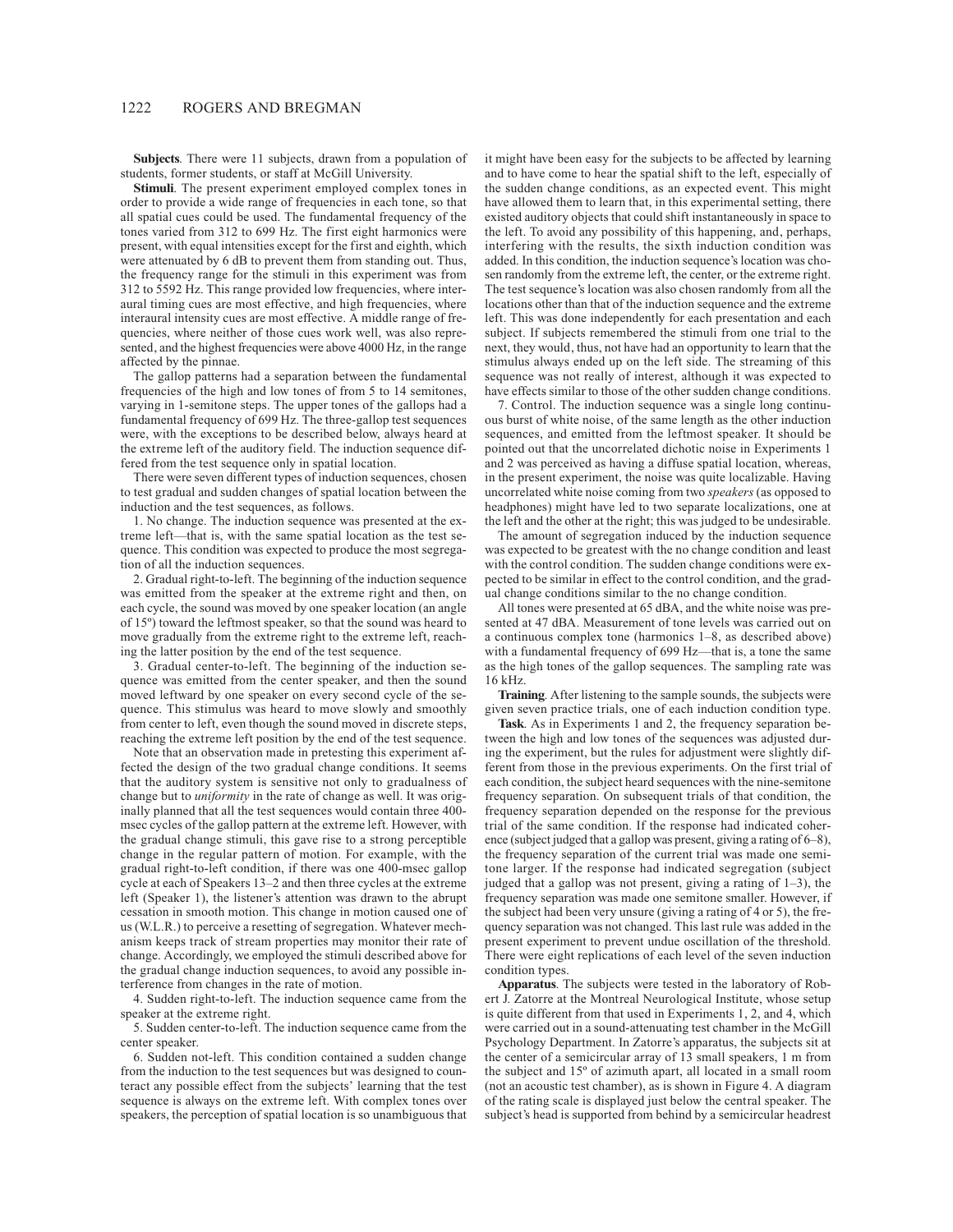

**Figure 4. Bird's-eye view of arrangement of speakers and subject in Experiment 3.**

so that it faces the center speaker, and the chair is raised or lowered so that the subject's ears are at the level of the middle of the speakers. The walls of the room to the left, right, and rear of the subject are covered with Sonex 2-in. acoustic panels to attenuate echoes. The computer is located to the left of the speakers, behind a room divider, and is covered with a rigid plastic sound-attenuating enclosure during experiments. Because the apparatus is often used with neurologically impaired subjects, the subjects are not required to use a keyboard to enter their responses. Instead, they call out the ratings, which are then entered by the experimenter, sitting several feet beyond speaker number 4, who enters the responses on a computer keyboard. This apparatus has been used in many experiments with brain-damaged and normal subjects. The latter are generally quite accurate in localizing the sounds in space (Zatorre, Ptito, & Villemure, 1995).

The signals were low-pass filtered at 8000 Hz, using a TTE filter (passive Tchebychev) having 60-dB attenuation at 11.2 kHz, THD < 0.1%. They were amplified by a Harmon/Kardon HK6100 amplifier and presented over D-BOX Model T-55AS speakers.

#### **Results**

The dependent variable was the average of the frequency separations used on the last two replications of the trials for each condition. A one-way repeated measures ANOVA was conducted using the Greenhouse–Geisser (1959) correction because of inhomogeneity of covariance. A significant effect of induction sequence type was found  $[F(1,10) = 21.372, p < .01]$ . The means for the no change, gradual right–left, gradual center–left, sudden right–left, sudden center–left, sudden not-left, and control induction sequences were (respectively) 7.91, 9.59, 9.46, 13.41, 13.27, 12.18, and 13.36. The results are shown in Figure 5.

A planned comparison showed that the average of the sudden change conditions was significantly different from the averages of the no change and the gradual change conditions  $[F(1,10) = 33.5, p = .0002]$ . A second planned comparison showed that the sudden right–left and the sudden center–left conditions were not significantly different in their effects on segregation  $[F(1,10) = 0.214]$ , *p* > .5]. A Bonferroni adjusted *t* test was carried out at the .05 level for all pairs of means. The no change and the two gradual change conditions were not reliably different from one another, but all had a significantly smaller segregation boundary than did the control, the sudden right– left, or the sudden center–left conditions.

The means for the control, sudden right–left, sudden center–left, and sudden not-left conditions were all close to the maximum value of 14, suggesting that there may have been ceiling effects in the experiment. Perhaps, if ceiling effects had been avoided, we might have found significant differences among these conditions. However, this would simply have shown that, even with sudden changes, some induction of streaming could occur. It would leave unaffected the conclusion that sudden changes induce less streaming than do no change or gradual changes.

## **Discussion**

This experiment, with stimuli heard over loudspeakers, showed a strong effect of a sudden change of spatial location on streaming. There was a clear separation of the means for sudden and gradual shifts of location. This is good evidence that the results of Experiments 1 and 2 were not simply artifacts of stimuli presented over headphones. Not all changes have the same effects. In the case of the gradual change stimuli, it appears that each new sound was incorporated into the stream of gallops and its location treated as an update of the location of that stream. Although the spatial location moved in discrete steps (15º or 30º), these seemed to be small enough and regular enough that they allowed the gallops to be incorporated into a single stream that had a smooth mo-





**Figure 5. Results of Experiment 3. Segregation boundary following seven types of change from induction to test sequence, using sounds presented over loudspeakers. Higher values indicate a lower induction of segregation. Vertical bars show standard errors.**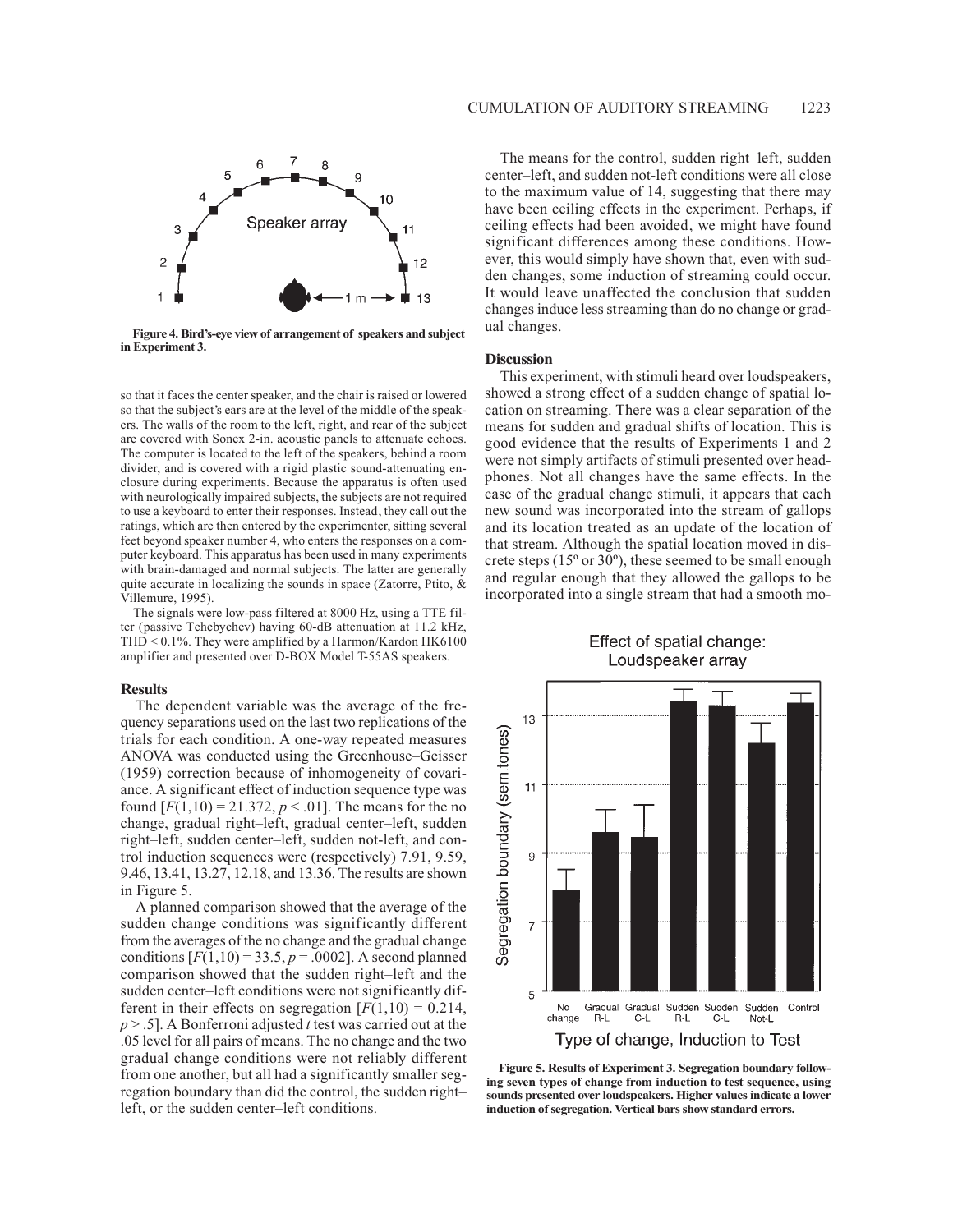# 1224 ROGERS AND BREGMAN

tion. Therefore, they did not cause a reset of the accumulation of stream information.

Figure 5 shows a value for the gradual change conditions slightly different from that of the no change condition, even though the effect was not statistically significant with a sample size of 11. Significant or not, the gradual changes did not cause much loss of segregation.

# **EXPERIMENT 4**

Experiments 1–3 demonstrated that sudden changes of spatial location can have an effect on streaming. It was also possible that sudden changes of overall sound level could have similar effects. In Experiments 2 and 3, when there was a sudden shift in location, there was, in at least one ear, a sudden change in intensity between induction and test sequences. This may have played a role in the observed resetting. Experiment 4 was designed to test systematically the effects of intensity change.

#### **Method**

The procedure was very similar to that of the last three experiments. Sudden and gradual changes of both increases and decreases in intensity were tested.

**Subjects**. There were 20 adult subjects, drawn from a university population.

**Stimuli**. All tones were pure sinusoids, in the range 589– 1248 Hz. The frequencies were chosen in a range in which equal loudness curves are fairly flat. The sampling rate was 20 kHz. The test sequences' gallop patterns had a separation between high and low tones of 5, 6, 7, 8, 9, 10, 11, 12, or 13 semitones. The high tones of the gallop sequences in both the induction and the test sequences were always at 1248 Hz. All stimuli were diotic, including the white noise control condition.

The induction sequence preceding each test sequence contained cycles of the gallop pattern, with a frequency separation between the high and low tones matching that of the test sequence, and differing from the test sequence only in intensity. There were six different types of induction sequences, chosen to test gradual and sudden changes of sound level between the induction sequence and the test sequence.

1. No change. The induction sequence was presented at the same intensity as the test sequence, 65 dBA. This condition was expected to produce the most segregation of all the induction sequences.

2. Gradual louder. The beginning of the induction sequence was at 59 dBA. The sound level was constant within each cycle, changing only between cycles (for a total of 14 changes), so that the sound was heard to become gradually louder. This gradual increase started at the first cycle of the induction sequence and continued changing smoothly until the final cycle of the test sequence, at which it reached 71 dBA.

3. Gradual softer. This was a reverse of the second condition: The beginning of the induction sequence was at 71 dBA, and the sound level was lowered throughout the induction and test sequences, reaching 59 dBA at the end of the test sequence.

4. Sudden louder. The induction sequence was at 59 dBA, and the test sequence was at 71 dBA.

5. Sudden softer. The induction sequence was at 71 dBA, and the test sequence was at 59 dBA.

6. Control. The induction sequence was a single long continuous burst of white noise (at 47 dBA), the same length as the other induction sequences, and the test sequence was a gallop presented at 65 dBA.



**Figure 6. Results of Experiment 4. Segregation boundary following six types of intensity change from induction to test sequence. Higher values indicate a lower induction of segregation. Vertical bars show standard errors.** 

The amount of segregation induced by the induction sequence was expected to be greatest with the no change condition and least with the control condition. Both of the sudden change conditions were expected to be similar in effect to the control condition, and the gradual change conditions similar to the no change condition. Measurement of tone levels was carried out on a continuous tone of 1248 Hz.

**Procedure and Apparatus**. There were nine replications of each level of the six induction condition types. Synthesis, filtering, and playback (over headphones) were the same as those in Experiment 1.

#### **Results**

For each condition, the average of the frequency separations used on the last two replications of the trials for that condition was the dependent variable. A one-way (induction condition type) repeated measures ANOVA was conducted, using the Greenhouse-Geisser (1959) correction because of nonhomogeneity of covariance. A significant effect of induction condition type was found  $[F(1,19) = 31.658, p < .01]$ . The means for the no change, gradual louder, gradual softer, sudden louder, sudden softer, and control conditions were (respectively) 8.40, 8.25, 7.95, 11.20, 8.80, and 12.75 semitones. The results are shown in Figure 6.

A planned comparison showed that the average segregation boundary over the sudden change conditions was significantly larger than the average of the no change and the gradual change conditions  $[F(1,19) = 25.38, p <$ .0001]. This result, however, was caused mainly by the difference between the no change and the sudden louder

# Effect of intensity change: binaural signal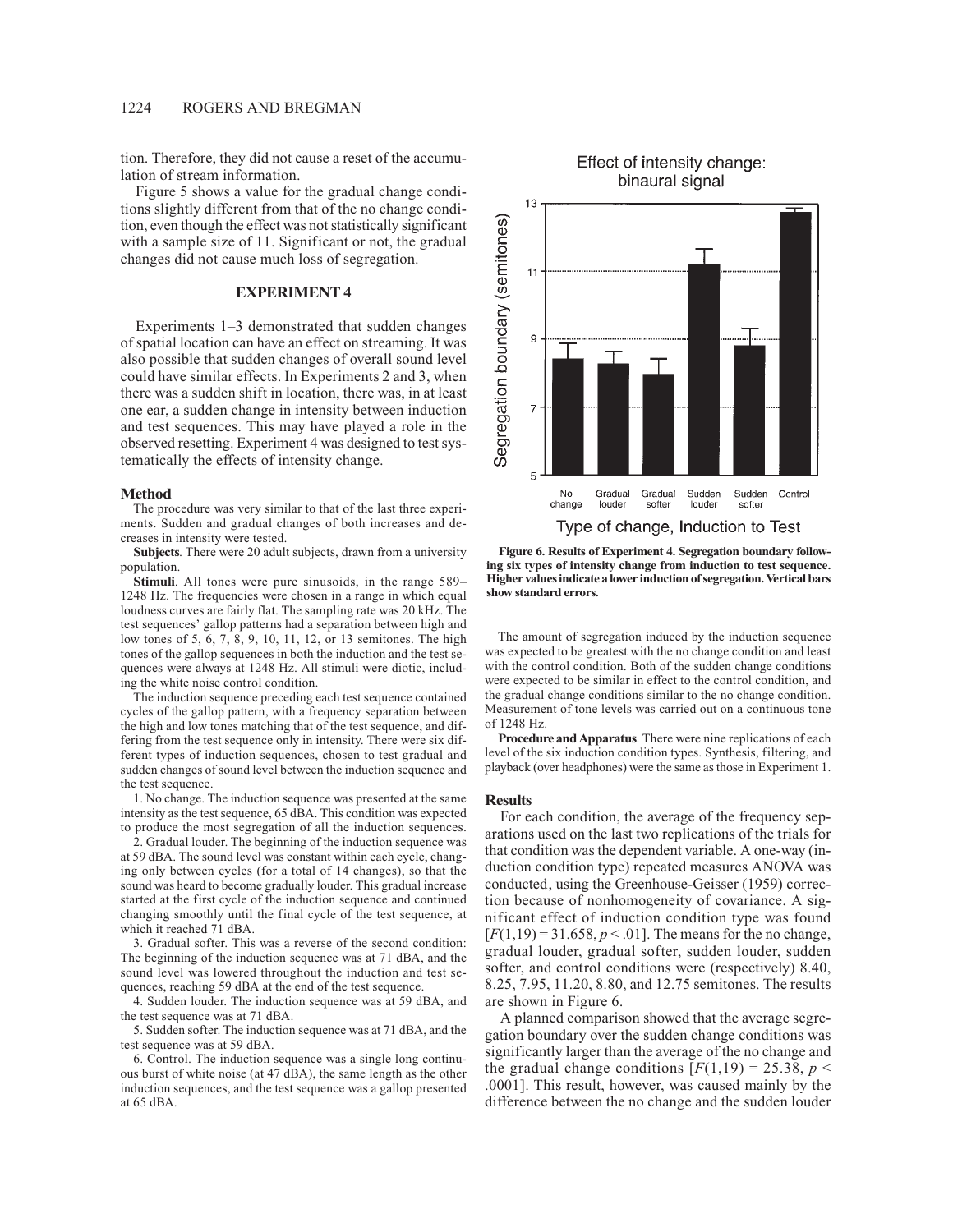conditions; inspection of the means revealed very similar values for the sudden softer and the gradual change conditions. The second planned comparison confirmed the inspection of the means: Contrary to our hypothesis, the sudden louder and the sudden softer conditions were significantly different in their effects on segregation [*F*(1,19) = 13.20, *p* = .0018]. A Bonferroni adjusted *t* test was performed at the .05 level for all pairs of means. The no change, gradual change (louder and softer), and sudden softer conditions were not significantly different in effect from each other, but all gave reliably lower boundaries than did the sudden louder condition. The sudden louder condition, in turn, caused a significantly lower boundary than did the control condition.

## **Discussion**

Changes in loudness are different from changes in spatial location in their effects on stream segregation. One illustration is the contrast between the sudden change conditions of Experiments 3 and 4. The former showed that any changes of spatial location that were perceived as discontinuous would result in coherence of the test sequence. In Experiment 4, a comparison of the sudden softer and sudden louder conditions shows that, for intensity, equally large sudden changes in different directions do not have the same effects. A sudden increase seems to restore the one-stream interpretation, allowing the gallop percept to reemerge, but other loudness changes do not interfere with the cumulative effects of streaming. The need for a large increase in the intensity of stimulation in order to regain the gallop percept is consistent with the adaptation of some as yet unknown process. Alternatively, a mechanism that checked for discontinuities in stream properties might respond primarily to sudden increases in intensity. This would make sense in evolutionary terms. Although sound sources in the environment often change suddenly in intensity, a decrease could not signal the presence of an additional (new) sound source, whereas a sudden increase could very well do so. On the other hand, a decrease might signal the end of one louder sequence that had been masking a weaker one, so that the second's properties now began to dominate the spectrum.

The effects of sudden drops of intensity may be real but too weak to be observed in this experiment. One relevant observation in this experiment was not reported in the Results section: There were great individual differences in the pattern of responses. When individual results were plotted, and compared visually to the overall results shown in Figure 6, four subjects showed a pattern different from the overall pattern. Their segregation boundaries for the sudden softer condition were similar to those for the sudden louder condition. This could indicate that there are differences in auditory scene analysis processes among individuals. Another possibility is that sufficiently large decreases in sound level could have the same effect as moderate increases; perhaps the 4 subjects who

showed an effect of decreases in level reflect quantitative, rather than qualitative, differences in responding, as compared with the other subjects. The results of the diotic gallop condition of Experiment 3 of Rogers and Bregman (1993) are pertinent, because there the transition from the induction to the test sequence involved a very large drop in sound level at the right ear, with no level change at the left ear, yet resetting was observed.

It is worthwhile to reexamine some of the conditions from Experiment 2, where changes of lateralization by IICs were tested. In that experiment, the sudden center– left condition was not significantly different from the no change condition, whereas the sudden right–left condition was equivalent to the control condition. Recall that only in the sudden right–left condition was there an increase in monaural level. Therefore, since in Experiment 4, only increases in level could be shown to cause resetting of segregation, it appears that the results of Experiment 2 might be explainable purely by monaural level differences.

A criticism that could be made of this experiment is that the test sequence was not identical in all the conditions. Perhaps there should have been two no change conditions and two control conditions, one each with sound levels of the gallop pattern set to 71 and 59 dBA. The choice of an intermediate loudness for the no change and the control conditions in this experiment was perhaps what explains the sudden–louder condition's yielding a slightly lower boundary than did the control condition. However, the most important aspect of the experiment was the test of the hypothesis regarding the differences between sudden and gradual changes of sound level. Here the gradual change and sudden change conditions acted as controls for each other.

To answer any queries about the validity of the controls, an auxiliary experiment was conducted, with only 2 subjects, in order to determine whether the pattern of results would be the same when all the test sequences had the same sound level. The test sequences were presented at 65 dBA, the gradual louder and sudden louder sequences were begun at 59 dBA, and the gradual softer and sudden softer sequences were begun at 71 dBA. All other details were identical to those of Experiment 4.

Despite the smaller changes of sound level in the experimental conditions (6 dB instead of 12), the pattern of results for each subject was the same as the overall pattern of Experiment 4. The means for the no change, gradual louder, gradual softer, sudden louder, sudden softer, and control conditions were (respectively) 7.5, 7.5, 7.5, 11.5, 7.5, and 13. Therefore, one can feel confident that the original choice of stimuli did not discredit the experiment. The sudden louder and control conditions were as different for the 2 subjects of the auxiliary experiment as for the subjects in the main experiment. This implies that sudden increases in loudness are not as effective as sudden changes in spatial location in their consequences on segregation.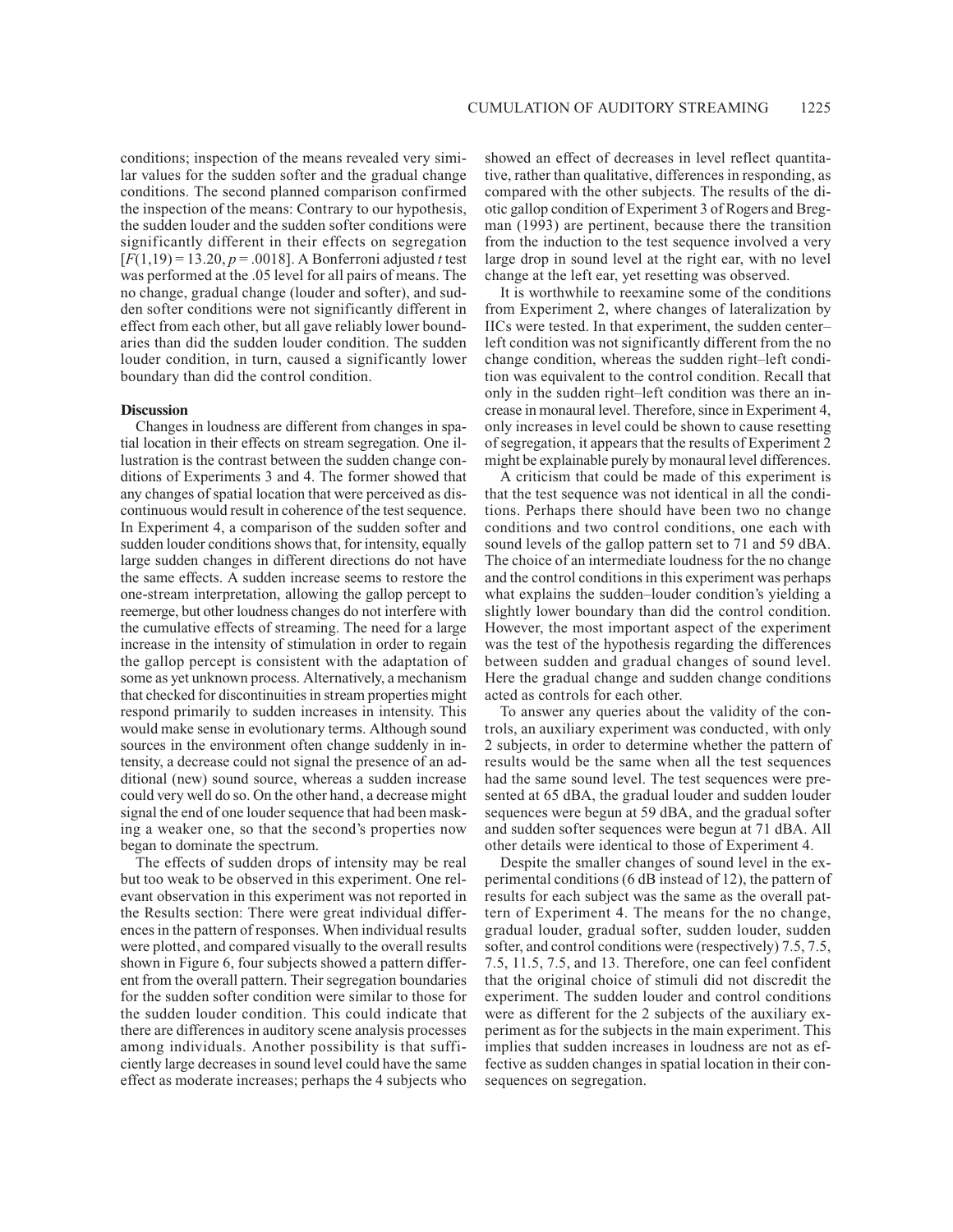## **GENERAL DISCUSSION**

To summarize our results, Experiments 1–3 showed similar effects of the type of change of perceived location between induction and test sequences, regardless of whether this was signaled over headphones by ITCs or IICs or signaled in a free field in which different loudspeakers presented the signal. When there was no spatial change, the induction of segregation in the test sequence was greatest; gradual changes induced less segregation; and sudden changes induced the least. These effects were most pronounced when all the cues for location were present (using the loudspeaker array). Experiment 4 showed that a sudden rise in intensity between induction and test sequences also tended to dissociate the two sequences, so that there was little induction of segregation. This suggests that, in a normal environment, when a sound from one location follows a sound from another, the rise in intensity at one ear may be playing a role in the resetting of streaming. However, the effectiveness of sudden changes in the interaural timing cues of Experiment 1, which were constant in intensity, shows that the effect of spatial change is not entirely due to this rise in intensity at one ear.

A suddenness-of-change effect on the formation of auditory streams was demonstrated earlier by Bregman and Dannenbring (1973). They showed that high and low tones were less likely to segregate if they were connected by gliding frequency transitions. However, their demonstration was different in an important way from ours. In their demonstration, the gradualness of change was along the frequency dimension, and it was on that same dimension that stream segregation occurred (high tones segregated from low ones). We can summarize this by saying that the gradualness of change was on the *streamdefining* dimension. In the present experiment as well, segregation took place on the frequency dimension, but the suddenness of change that we examined was on a *non-stream-defining* dimension—spatial location.

Why should the suddenness of such an irrelevant change make a difference? To set the stage for our explanation, we must suppose that, centered on each value along some property dimension (e.g., at particular values of frequency on the frequency dimension), there are mechanisms that accumulate information about the occurrence of recent events having that value. From a functional point of view, we can say that *evidence* is accumulated about a set of environmental events that have a certain property. This evidence could conceivably be held in the form of increases or decreases in the activation of a neural circuit or in the status of some neurochemical process, but, since our preference is to offer explanations that are purely functional in nature, we make no claims about the underlying process. We think of it simply as a quantity that can rise and fall. The assumption of a buildup and decay of evidence—seen as level of activation—is built into the neural processing model of Beauvois (1993).

Each new stimulus of the right value or range of values (e.g., a tone that falls within a narrow range of frequencies) adds to that quantity until some maximum is reached, a process that takes at least 4 sec, and the absence of events in that range of values causes the quantity to drop to zero, a process that also takes at least 4 sec (Bregman, 1978).

This explains why the high tones in our experiment were segregated from the low ones. But it does not explain why an apparently irrelevant dimension such as spatial location or intensity should make a difference in the segregation of high and low tones. The explanation may be that, although from the experimenter's perspective location is irrelevant, the auditory system has no way of knowing this in advance. The values for which evidence is being accumulated may not just be regions on the frequency dimension but regions in a multidimensional space that includes the dimensions of spatial position and intensity among others—that is, evidence is accumulated that certain values of frequency, location, intensity, and so forth, have recently occurred in combination.

With this in mind, two possible explanations for our results occur to us. The first is as follows: If the location of the induction sequence gradually approaches that of the test sequence, as in the gradual change conditions, this may allow the evidence accumulation processes for high and low tones centered at the position of the *test sequence* to start to respond to some of the later gallops in the induction sequence before the test sequence begins. This means that the segregation tendency starts to build up earlier at the new location in the gradual change conditions than in the sudden change ones. This explanation sees the effect of gradual change as doing nothing other than bringing the later gallops of the induction sequence closer to the location of the test sequence; suddenness itself is not important.

The alternative explanation sees suddenness and gradualness as having effects in their own right. When a newly arriving stimulus represents a sudden change in the properties of the incoming sound, this suddenness may act directly to define an acoustic boundary (much in the way that visual boundaries were said to be established by the Gestalt psychologists). This establishing of a boundary might set in motion a new evidence accumulation process at the combination of values that are present in the new stimulus. On the other hand, when changes are gradual, the accumulated evidence for a stream may be transferred to the location of the next stimulus with little loss in strength, as evidenced by the strong induction observed in the gradual change conditions of the present experiments.

If some types of sudden change cause the auditory streaming mechanism to recompute stream properties and to reevaluate grouping, this would be a useful strategy: When no discontinuities are detected, it is likely that the signal is still coming from the same sound source, so the auditory system can slow down its computation of the properties of sound. Hafter and Buell (1990) have